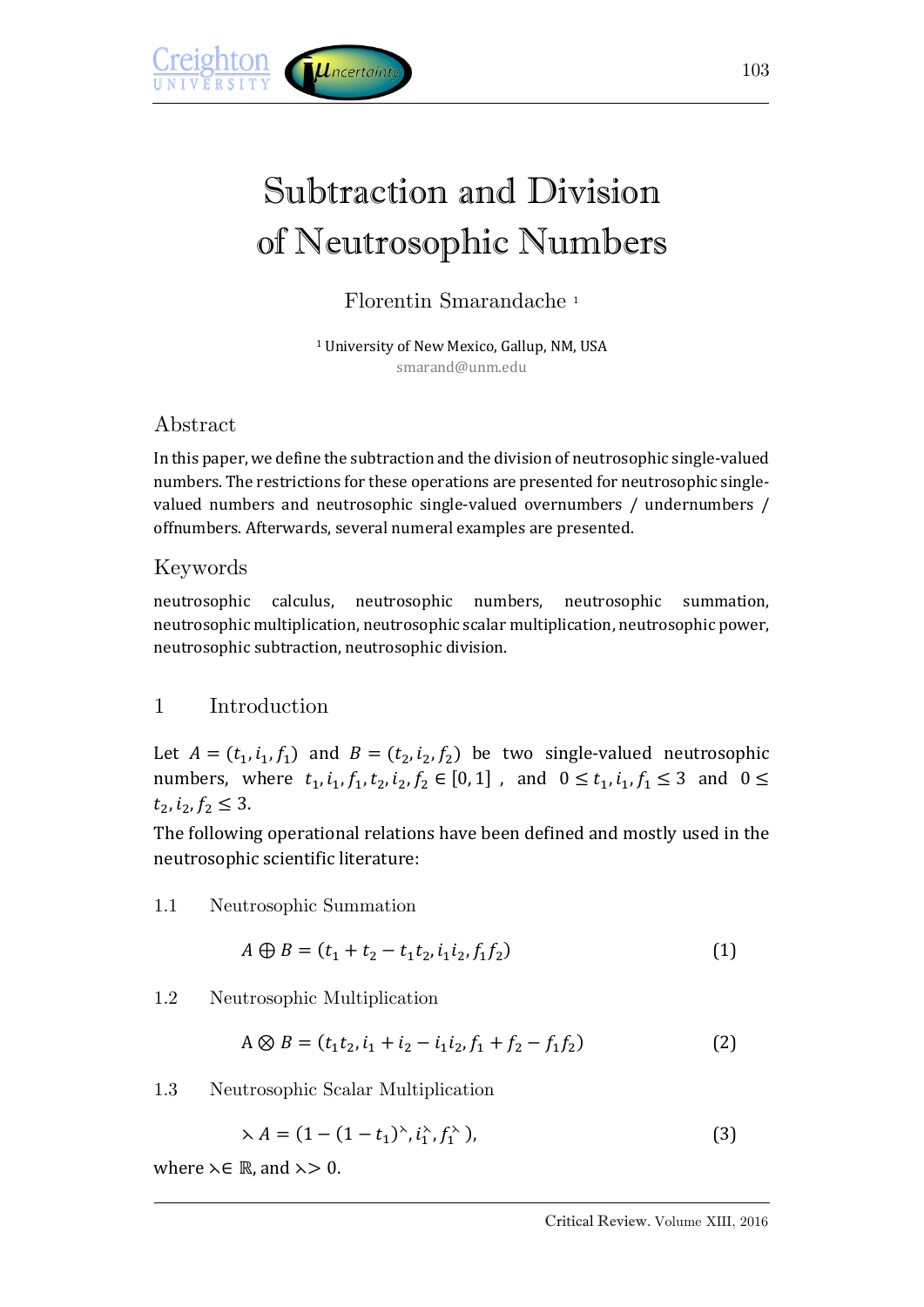1.4 Neutrosophic Power

$$
A^{\lambda} = (t_1^{\lambda}, 1 - (1 - i_1)^{\lambda}, 1 - (1 - f_1)^{\lambda}), \tag{4}
$$

where  $\lambda \in \mathbb{R}$ , and  $\lambda > 0$ .

#### 2 Remarks

Actually, the neutrosophic scalar multiplication is an extension of neutrosophic summation; in the last, one has  $\lambda = 2$ .

Similarly, the neutrosophic power is an extension of neutrosophic multiplication; in the last, one has  $\lambda = 2$ .

Neutrosophic summation of numbers is equivalent to neutrosophic union of sets, and neutrosophic multiplication of numbers is equivalent to neutrosophic intersection of sets.

That's why, both the neutrosophic summation and neutrosophic multiplication (and implicitly their extensions neutrosophic scalar multiplication and neutrosophic power) can be defined in many ways, i.e. equivalently to their neutrosophic union operators and respectively neutrosophic intersection operators.

In general:

$$
A \oplus B = (t_1 \vee t_2, i_1 \wedge i_2, f_1 \wedge f_2), \tag{5}
$$

or

$$
A \oplus B = (t_1 \vee t_2, i_1 \vee i_2, f_1 \vee f_2),
$$
\n(6)

and analogously:

$$
A \otimes B = (t_1 \wedge t_2, i_1 \vee i_2, f_1 \vee f_2) \tag{7}
$$

or

$$
A \otimes B = (t_1 \wedge t_2, i_1 \wedge i_2, f_1 \vee f_2),
$$
 (8)

where "∨" is the fuzzy OR (fuzzy union) operator, defined, for  $\alpha, \beta \in [0, 1]$ , in three different ways, as:

$$
\alpha \, {}_{\vee}^1 \beta = \alpha + \beta - \alpha \beta, \tag{9}
$$

or

$$
\alpha_{\vee}^2 \beta = \max\{\alpha, \beta\},\tag{10}
$$

or

$$
\alpha_{\vee}^3 \beta = \min\{x + y, 1\},\tag{11}
$$

etc.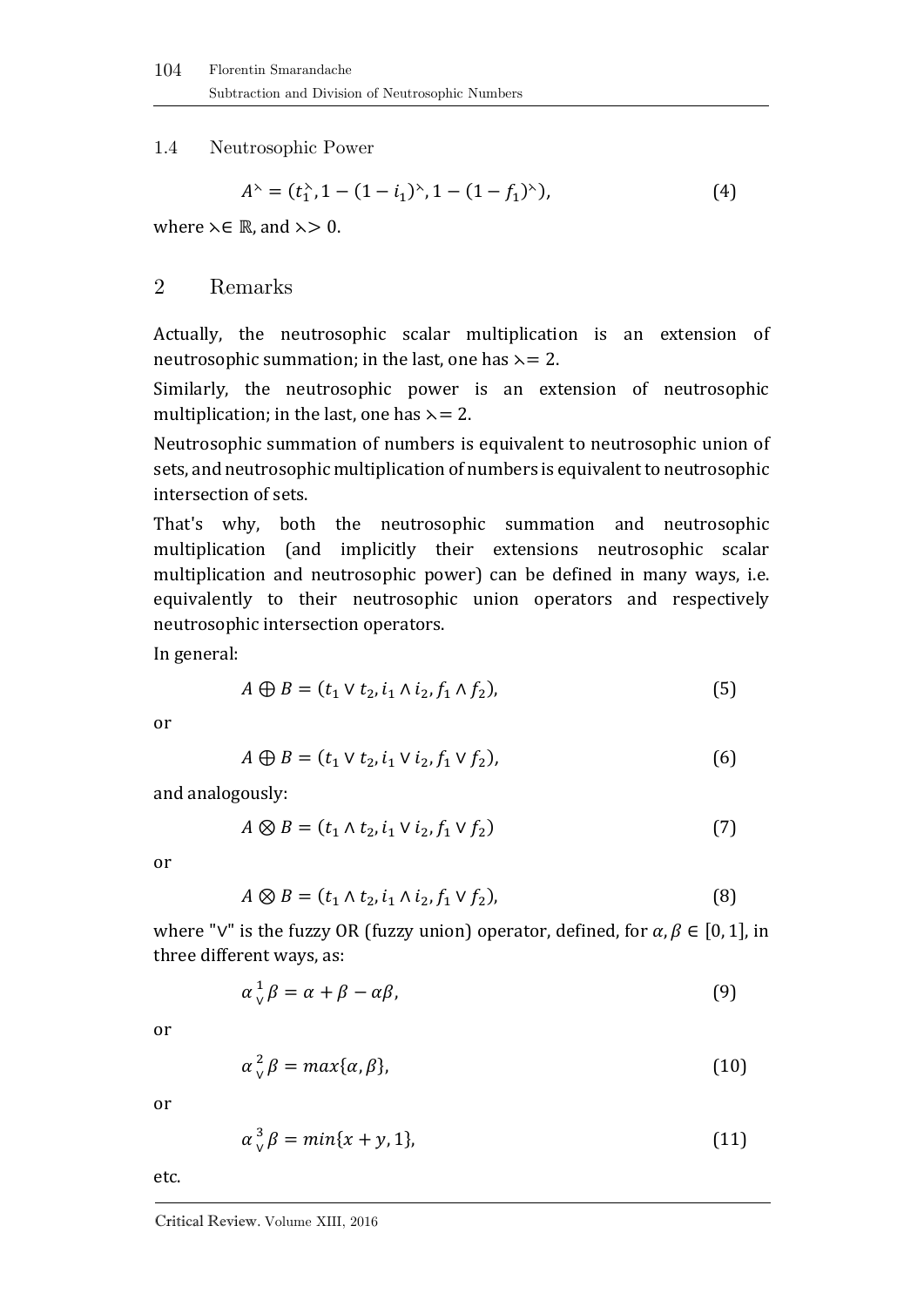While " $\wedge$ " is the fuzzy AND (fuzzy intersection) operator, defined, for  $\alpha, \beta \in$ [0, 1], in three different ways, as:

$$
\alpha_1^{\wedge} \beta = \alpha \beta, \tag{12}
$$

or

$$
\alpha^{\wedge}_2 \beta = \min\{\alpha, \beta\},\tag{13}
$$

or

$$
\alpha^{\wedge}_3 \beta = \max\{x + y - 1, 0\},\tag{14}
$$

etc.

Into the definitions of  $A \bigoplus B$  and  $A \otimes B$  it's better if one associates  $\frac{1}{v}$  with  $\frac{\wedge}{1}$ , since  $\frac{1}{v}$  is opposed to  $\frac{\lambda}{1}$ , and  $\frac{2}{v}$  with  $\frac{\lambda}{2}$ , and  $\frac{3}{v}$  with  $\frac{\lambda}{3}$ , for the same reason. But other associations can also be considered.

For examples:

$$
A \oplus B = (t_1 + t_2 - t_1 t_2, i_1 + i_2 - i_1 i_2, f_1 f_2),
$$
\n(15)

or

$$
A \oplus B = (max\{t_1, t_2\}, min\{i_1, i_2\}, min\{f_1, f_2\}),
$$
\n(16)

or

$$
A \oplus B = (max\{t_1, t_2\}, max\{i_1, i_2\}, min\{f_1, f_2\}),
$$
\n(17)

or

$$
A \oplus B = (min\{t_1 + t_2, 1\}, max\{i_1 + i_2 - 1, 0\}, max\{f_1 + f_2 - 1, 0\}).
$$
\n(18)

where we have associated  $\frac{1}{v}$  with  $\frac{\lambda}{1}$ , and  $\frac{2}{v}$  with  $\frac{\lambda}{2}$ , and  $\frac{3}{v}$  with  $\frac{\lambda}{3}$ . Let's associate them in different ways:

$$
A \oplus B = (t_1 + t_2 - t_1 t_2, min\{i_1, i_2\}, min\{f_1, f_2\}),
$$
\n(19)

where  $\frac{1}{\vee}$  was associated with  $\frac{\wedge}{2}$  and  $\frac{\wedge}{3}$ ; or:

$$
A \oplus B = (max\{t_1, t_2\}, i_1, i_2, max\{f_1 + f_2 - 1, 0\}),
$$
 (20)

where  $\frac{2}{v}$  was associated with  $\frac{\Lambda}{1}$  and  $\frac{\Lambda}{3}$ ; and so on. Similar examples can be constructed for  $A \otimes B$ .

## 3 Neutrosophic Subtraction

We define now, for the first time, the subtraction of neutrosophic number:

$$
A \ominus B = (t_1, i_1, f_1) \ominus (t_2, i_2, f_2) = \left(\frac{t_1 - t_2}{1 - t_2}, \frac{i_1}{i_2}, \frac{f_1}{f_2}\right) = C,\tag{21}
$$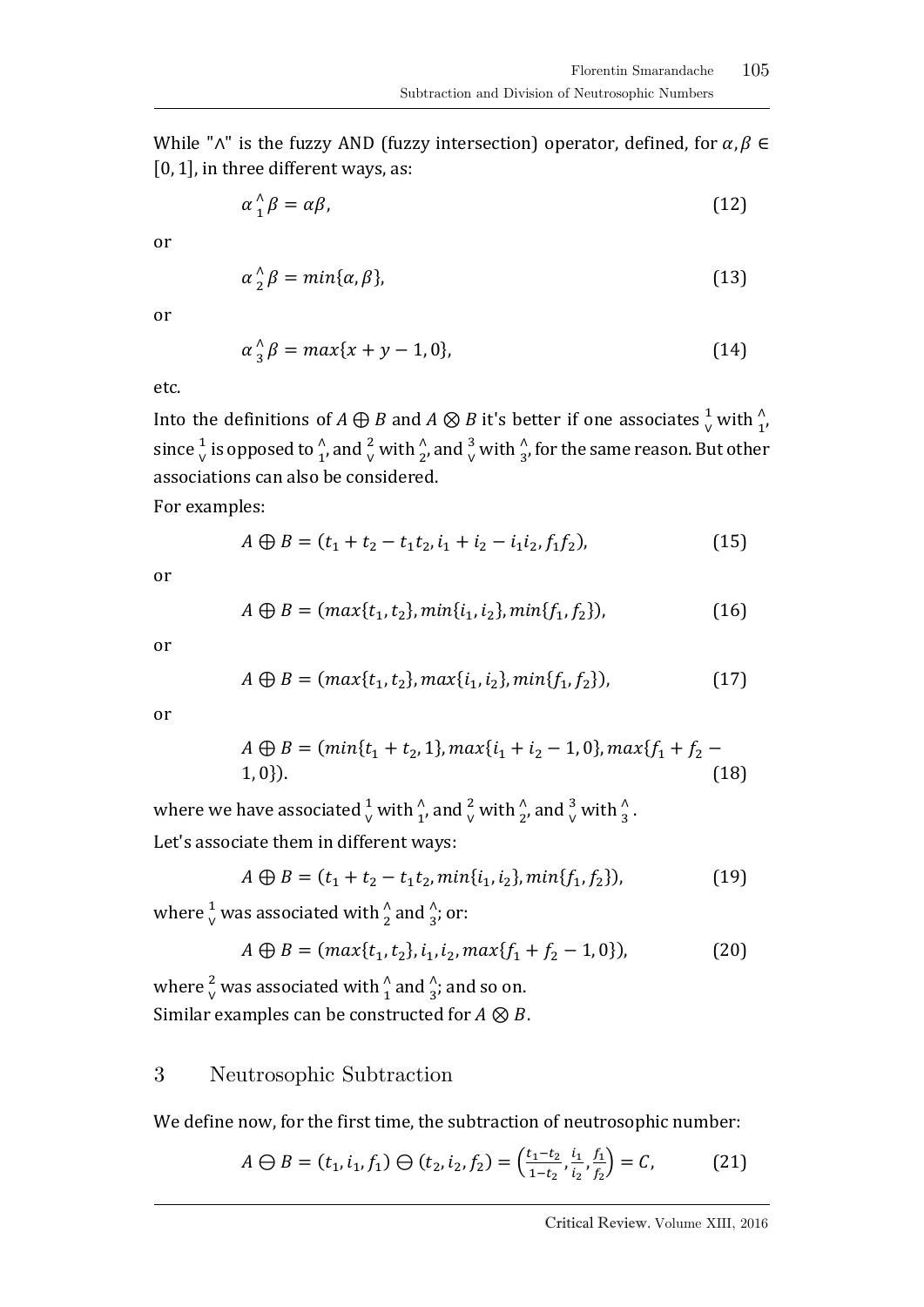for all  $t_1$ ,  $i_1$ ,  $f_1$ ,  $t_2$ ,  $i_2$ ,  $f_2 \in [0, 1]$ , with the restrictions that:  $t_2 \neq 1$ ,  $i_2 \neq 0$ , and  $f_2 \neq 0$ .

So, the neutrosophic subtraction only partially works, i.e. when  $t_2 \neq 1$ ,  $i_2 \neq 0$ , and  $f_2 \neq 0$ .

The restriction that

$$
\left(\frac{t_1 - t_2}{1 - t_2}, \frac{i_1}{i_2}, \frac{f_1}{f_2}\right) \in \left([0, 1], [0, 1], [0, 1]\right)
$$
\n(22)

is set when the classical case when the neutrosophic number components  $t, i, f$  are in the interval [0, 1].

But, for the general case, when dealing with neutrosophic overset / underset /offset [1], or the neutrosophic number components are in the interval [Ψ, Ω], where Ψ is called *underlimit* and  $Ω$  is called *overlimit*, with Ψ  $≤ 0 < 1 ≤ Ω$ , i.e. one has *neutrosophic overnumbers / undernumbers / offnumbers*, then the restriction (22) becomes:

$$
\left(\frac{t_1-t_2}{1-t_2}, \frac{t_1}{t_2}, \frac{f_1}{f_2}\right) \in \left(\left[\Psi, \Omega\right], \left[\Psi, \Omega\right], \left[\Psi, \Omega\right]\right). \tag{23}
$$

#### 3.1 Proof

The formula for the subtraction was obtained from the attempt to be consistent with the neutrosophic addition.

One considers the most used neutrosophic addition:

$$
(a_1, b_1, c_1) \oplus (a_2, b_2, c_2) = (a_1 + a_2 - a_1 a_2, b_1 b_2, c_1 c_2),
$$
 (24)

We consider the  $\ominus$  neutrosophic operation the opposite of the  $\oplus$  neutrosophic operation, as in the set of real numbers the classical subtraction – is the opposite of the classical addition  $+$ .

Therefore, let's consider:

$$
(t_1, i_1, f_1) \ominus (t_2, i_2, f_2) = (x, y, z),
$$
  

$$
\oplus (t_2, i_2, f_2) \qquad \oplus (t_2, i_2, f_2)
$$
 (25)

where  $x, y, z \in \mathbb{R}$ .

We neutrosophically add  $\oplus$   $(t_2, i_2, f_2)$  on both sides of the equation. We get:

$$
(t_1, i_1, f_1) = (x, y, z) \oplus (t_2, i_2, f_2) = (x + t_2 - xt_2, yi_2, zf_2).
$$
 (26)

Or,

$$
\begin{cases}\n t_1 = x + t_2 - xt_2, \text{ whence } x = \frac{t_1 - t_1}{1 - t_2} ; \\
i_1 = yi_2, \text{ whence } y = \frac{i_1}{i_2} ; \\
f_1 = zf_2, \text{ whence } z = \frac{f_1}{f_2} .\n\end{cases}
$$
\n(27)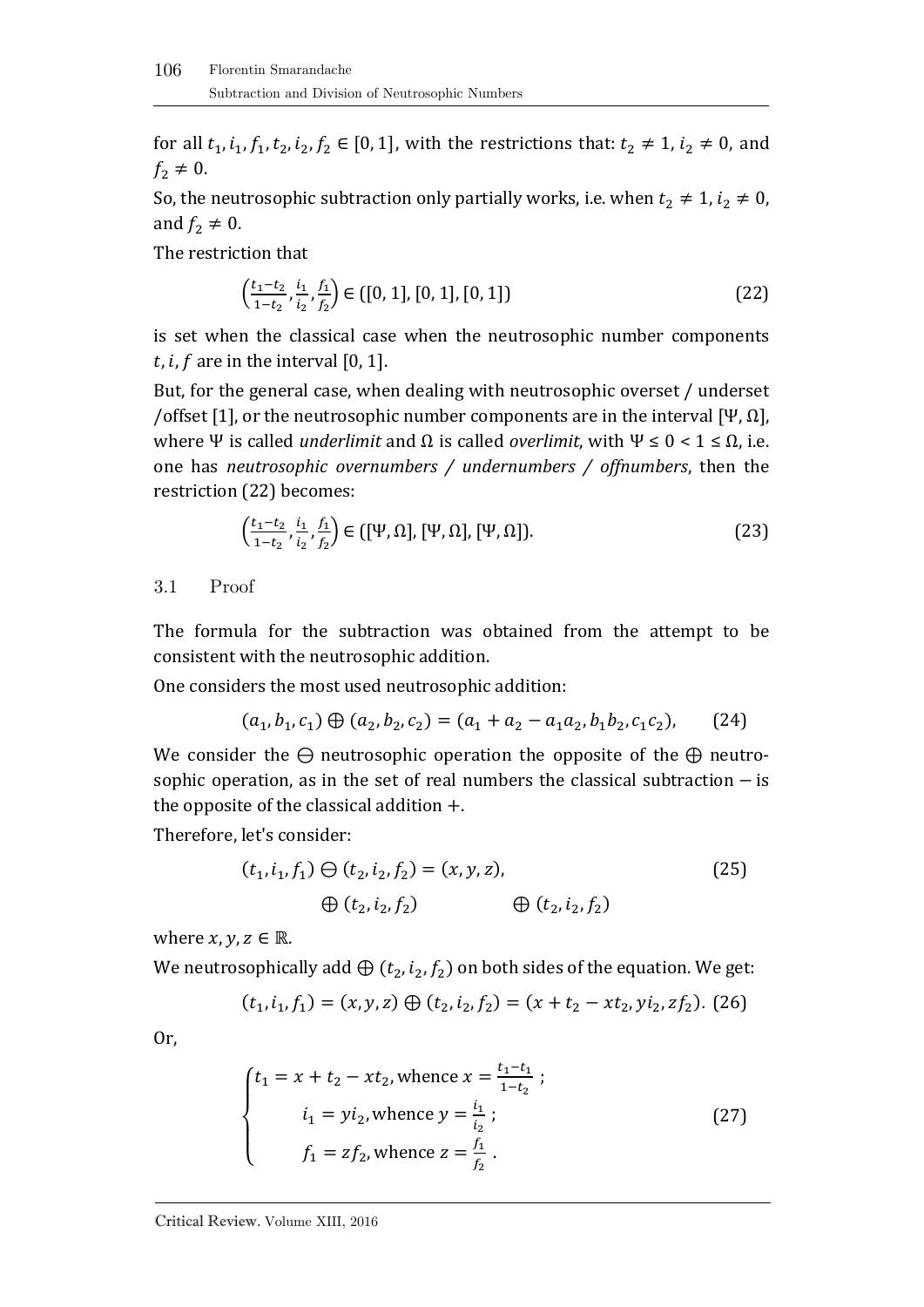3.2 Checking the Subtraction

With 
$$
A = (t_1, i_1, f_1)
$$
,  $B = (t_2, i_2, f_2)$ , and  $C = \left(\frac{t_1 - t_2}{1 - t_2}, \frac{i_1}{i_2}, \frac{f_1}{f_2}\right)$ ,  
where  $t_1, i_1, f_1, t_2, i_2, f_2 \in [0, 1]$ , and  $t_2 \neq 1, i_2 \neq 0$ , and  $f_2 \neq 0$ , we have:  
 $A \ominus B = C.$  (28)

Then:

$$
B \oplus C = (t_2, i_2, f_2) \oplus \left(\frac{t_1 - t_2}{1 - t_2}, \frac{i_1}{i_2}, \frac{f_1}{f_2}\right) = \left(t_2 + \frac{t_1 - t_2}{1 - t_2} - t_2\right)
$$

$$
\frac{t_1 - t_2}{1 - t_2}, i_2, \frac{i_1}{i_2}, f_2, \frac{f_1}{f_2}\right) = \left(\frac{t_2 - t_2^2 + t_1 - t_2 - t_1 t_2 + t_2}{1 - t_2}, i_1, f_1\right) = \left(\frac{t_1(1 - t_2)}{1 - t_2}, i_1, f_1\right) = (t_1, i_1, f_1).
$$
(29)

$$
A \ominus C = (t_1, i_1, f_1) \ominus \left(\frac{t_1 - t_2}{1 - t_2}, \frac{i_1}{i_2}, \frac{f_1}{f_2}\right) = \left(\frac{t_1 - \frac{t_1 - t_2}{1 - t_2}}{1 - \frac{t_1 - t_2}{1 - t_2}}, \frac{i_1}{i_2}, \frac{f_1}{f_2}\right) = \left(\frac{\frac{t_1 - t_1 t_2 - t_1 + t_2}{1 - t_2}}{\frac{1 - t_2 - t_1 + t_2}{1 - t_2}}, i_2, f_2\right) = \left(\frac{-t_1 t_2 + t_2}{1 - t_2}, i_2, f_2\right) = \left(\frac{t_2(-t_1 + 1)}{1 - t_2}, i_2, f_2\right) = (t_2, i_2, f_2).
$$
\n(30)

## 4 Division of Neutrosophic Numbers

We define for the first time the division of neutrosophic numbers:

$$
A \oslash B = (t_1, i_1, f_1) \oslash (t_2, i_2, f_2) = \left(\frac{t_1}{t_2}, \frac{i_1 - i_2}{1 - i_2}, \frac{f_1 - f_2}{1 - f_2}\right) = D,\tag{31}
$$

where  $t_1, i_1, f_1, t_2, i_2, f_2 \in [0, 1]$ , with the restriction that  $t_2 \neq 0$ ,  $i_2 \neq 1$ , and  $f_2 \neq 1$ .

Similarly, the division of neutrosophic numbers only partially works, i.e. when  $t_2 \neq 0$ ,  $i_2 \neq 1$ , and  $f_2 \neq 1$ .

In the same way, the restriction that

$$
\left(\frac{t_1}{t_2}, \frac{i_1 - i_2}{1 - i_2}, \frac{f_1 - f_2}{1 - f_2}\right) \in \left([0, 1], [0, 1], [0, 1]\right)
$$
\n(32)

is set when the traditional case occurs, when the neutrosophic number components t, i, f are in the interval [0, 1].

But, for the case when dealing with neutrosophic overset / underset /offset [1], when the neutrosophic number components are in the interval [Ψ, Ω], where Ψ is called *underlimit* and  $Ω$  is called *overlimit*, with Ψ ≤ 0 < 1 ≤  $Ω$ , i.e. one has *neutrosophic overnumbers / undernumbers / offnumbers*, then the restriction (31) becomes: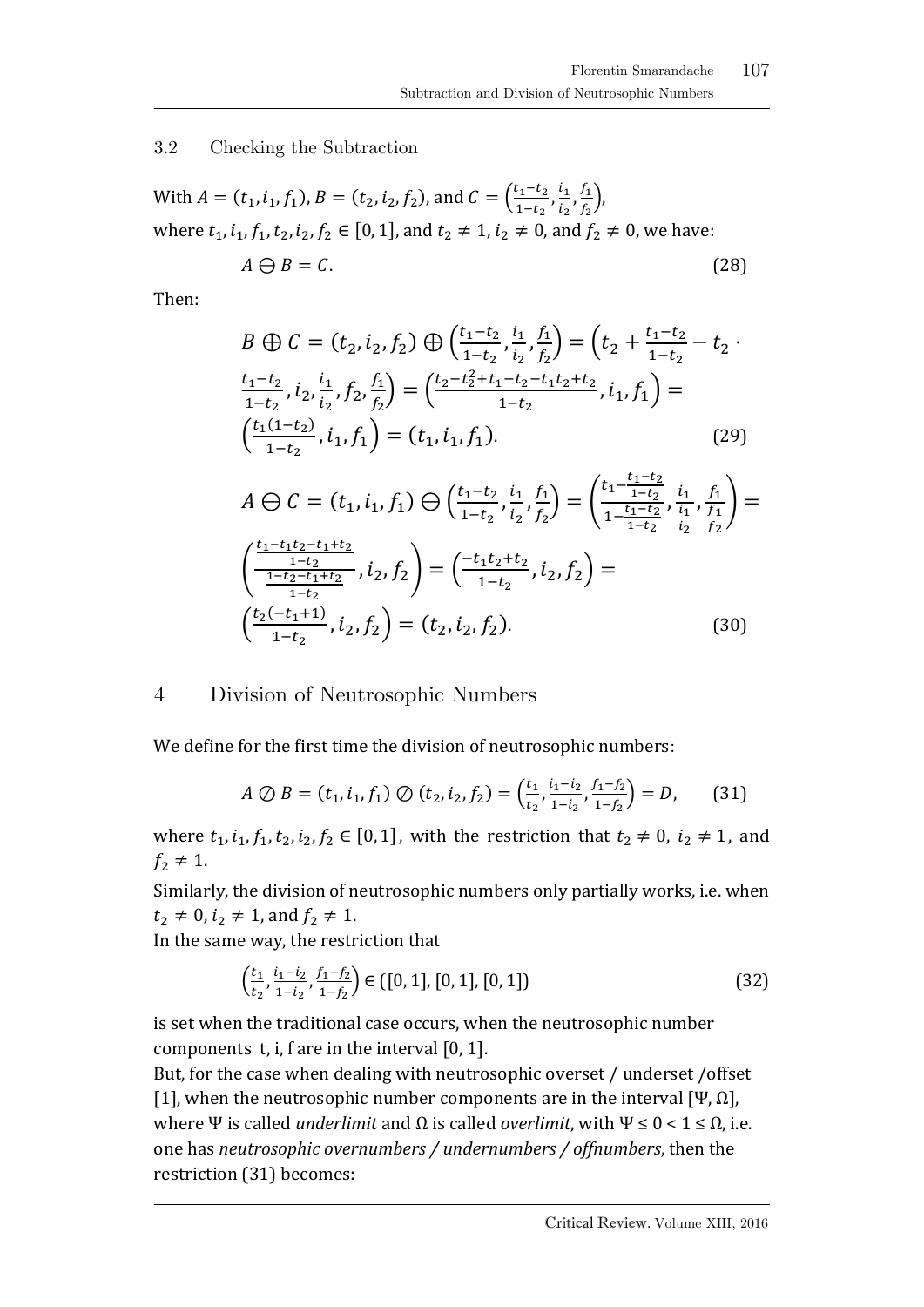$$
\left(\frac{t_1}{t_2}, \frac{i_1 - i_2}{1 - i_2}, \frac{f_1 - f_2}{1 - f_2}\right) \in \left(\left[\Psi, \Omega\right], \left[\Psi, \Omega\right], \left[\Psi, \Omega\right]\right). \tag{33}
$$

#### 4.1 Proof

In the same way, the formula for division  $\oslash$  of neutrosophic numbers was obtained from the attempt to be consistent with the neutrosophic multiplication.

We consider the ⊘ neutrosophic operation the opposite of the ⊗ neutrosophic operation, as in the set of real numbers the classical division  $\div$ is the opposite of the classical multiplication ×.

One considers the most used neutrosophic multiplication:

$$
(a_1, b_1, c_1) \otimes (a_2, b_2, c_2)
$$
  
=  $(a_1 a_2, b_1 + b_2 - b_1 b_2, c_1 + c_2 - c_1 c_2),$  (34)

Thus, let's consider:

$$
(t_1, i_1, f_1) \oslash (t_2, i_2, f_2) = (x, y, z),
$$
  
 
$$
\otimes (t_2, i_2, f_2) \qquad \qquad \otimes (t_2, i_2, f_2)
$$
 (35)

where  $x, y, z \in \mathbb{R}$ .

We neutrosophically multiply  $\otimes$  both sides by  $(t_2,i_2,f_2).$  We get

$$
(t1, i1, f1) = (x, y, z) \otimes (t2, i2, f2)
$$
  
= (xt<sub>2</sub>, y + i<sub>2</sub> - yi<sub>2</sub>, z + f<sub>2</sub> - zf<sub>2</sub>). (36)

Or,

$$
t_1 = xt_2, \text{whence } x = \frac{t_1}{t_2};:
$$
  
\n
$$
i_1 = y + i_2 - yi_2, \text{whence } y = \frac{i_1 - i_2}{1 - i_2};
$$
  
\n
$$
f_1 = z + f_2 - zf_2, \text{whence } z = \frac{f_1 - f_2}{1 - f_2}.
$$
\n(37)

4.2 Checking the Division

With  $A = (t_1, i_1, f_1)$ ,  $B = (t_2, i_2, f_2)$ , and  $D = \left(\frac{t_1}{t_2}\right)$  $\frac{t_1}{t_2}, \frac{i_1-i_2}{1-i_2}$  $\frac{i_1 - i_2}{1 - i_2}, \frac{f_1 - f_2}{1 - f_2}$  $\frac{f_1-f_2}{1-f_2}$ ), where  $t_1$ ,  $i_1$ ,  $f_1$ ,  $t_2$ ,  $i_2$ ,  $f_2 \in [0, 1]$ , and  $t_2 \neq 0$ ,  $i_2 \neq 1$ , and  $f_2 \neq 1$ , one has:

$$
A * B = D. \tag{38}
$$

Then:

$$
\frac{B}{D} = (t_2, i_2, f_2) \times \left(\frac{t_1}{t_2}, \frac{i_1 - i_2}{1 - i_2}, \frac{f_1 - f_2}{1 - f_2}\right) = \left(t_2 \cdot \frac{t_1}{t_2}, i_2 + \frac{i_1 - i_2}{1 - i_2} - i_2 \cdot \frac{i_1 - i_2}{1 - i_2}, f_2 + \frac{f_1 - f_2}{1 - f_2} - f_2 \cdot \frac{f_1 - f_2}{1 - f_2}\right) =
$$

Critical Review. Volume XIII, 2016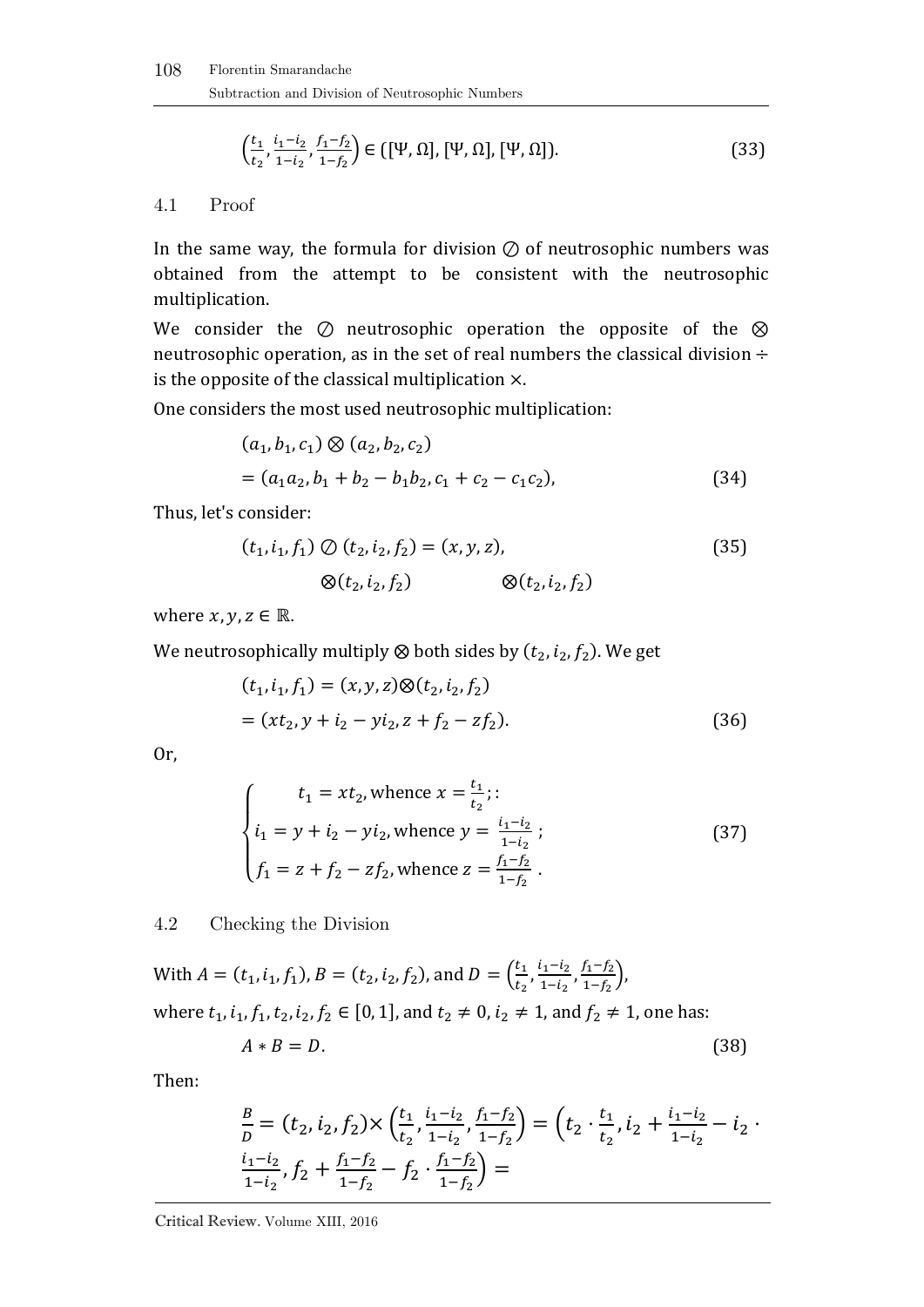$$
\left(t_1, \frac{i_2 - i_2^2 + i_1 - i_2 - i_1 i_2 + i_2^2}{1 - i_2}, \frac{f_2 - f_2^2 + f_1 - f_2 - f_1 f_2 + f_2^2}{1 - f_2}\right) =
$$
\n
$$
\left(t_1, \frac{i_1(1 - i_2)}{1 - i_2}, \frac{f_1(1 - f_2)}{1 - f_2}\right) = (t_1, i_1, f_1) = A.
$$
\n(39)

Also:

$$
\frac{A}{D} = \frac{(t_1, i_1, f_1)}{\left(\frac{t_1}{t_2}, \frac{i_1 - i_2}{1 - i_2}\right)} = \left(\frac{t_1}{t_1}, \frac{i_1 - \frac{i_1 - i_2}{1 - i_2}}{1 - \frac{i_1 - i_2}{1 - i_2}}, \frac{f_1 - \frac{f_1 - f_2}{1 - f_2}}{1 - \frac{f_1 - f_2}{1 - f_2}}\right) =
$$
\n
$$
\left(t_2, \frac{\frac{i_1 - i_1 i_2 - i_1 + i_2}{1 - i_2}, \frac{f_1 - f_1 f_2 - f_1 + f_2}{1 - f_2}}{\frac{1 - i_2}{1 - i_2}, \frac{f_1 - f_1 f_2 - f_1 + f_2}{1 - f_2}}\right) = \left(t_2, \frac{\frac{i_2(-i_1 + 1)}{1 - i_2}}{\frac{1 - i_2}{1 - i_2}}, \frac{\frac{f_2(-f_1 + 1)}{1 - f_2}}{\frac{1 - f_1}{1 - f_2}}\right) =
$$
\n
$$
\left(t_2, \frac{i_2(1 - i_1)}{1 - i_1}, \frac{f_2(1 - f_1)}{1 - f_1}\right) = (t_2, i_2, f_2) = B.
$$
\n(40)

5 Conclusion

We have obtained the formula for the subtraction of neutrosophic numbers ⊖ going backwords from the formula of addition of neutrosophic numbers  $\bigoplus$ . Similarly, we have defined the formula for division of neutrosophic numbers ⊘ and we obtained it backwords from the neutrosophic multiplication ⨂. We also have taken into account the case when one deals with classical neutrosophic numbers (i.e. the neutrosophic components t, i, f belong to [0, 1]) as well as the general case when t, i, f belong to  $[\Psi, \Omega]$ , where the underlimit

 $\Psi \leq 0$  and the overlimit  $\Omega \geq 1$ .

#### 6 References

[1] Florentin Smarandache, *Neutrosophic Overset, Neutrosophic Underset, and Neutrosophic Offset. Similarly for Neutrosophic Over-/Under-/Off- Logic, Probability, and Statistics*, 168 p., Pons Editions, Bruxelles, Belgique, 2016; <https://hal.archives-ouvertes.fr/hal-01340830> <https://arxiv.org/ftp/arxiv/papers/1607/1607.00234.pdf>

[2] Florentin Smarandache, *Neutrosophic Precalculus and Neutrosophic Calculus*, EuropaNova, Brussels, Belgium, 154 p., 2015; <https://arxiv.org/ftp/arxiv/papers/1509/1509.07723.pdf> Arabic (**[مبادئ التفاضل والتكامل النيوتروسوفكي و حساب التفاضل والتكامل النيوتروسوفكي](http://fs.gallup.unm.edu/NeutrosophicPrecalculusCalculus-ar.pdf)** translation) by Huda E. Khalid and Ahmed K. Essa, Pons Editions, Brussels, 112 p., 2016.

- [3] Ye Jun, *Bidirectional projection method for multiple attribute group decision making with neutrosophic numbers*, Neural Computing and Applications, 2015, DOI: 10.1007/s00521-015-2123-5.
- [4] Ye Jun, *Multiple-attribute group decision-making method under a neutrosophic number environment*, Journal of Intelligent Systems, 2016, 25(3): 377-386.